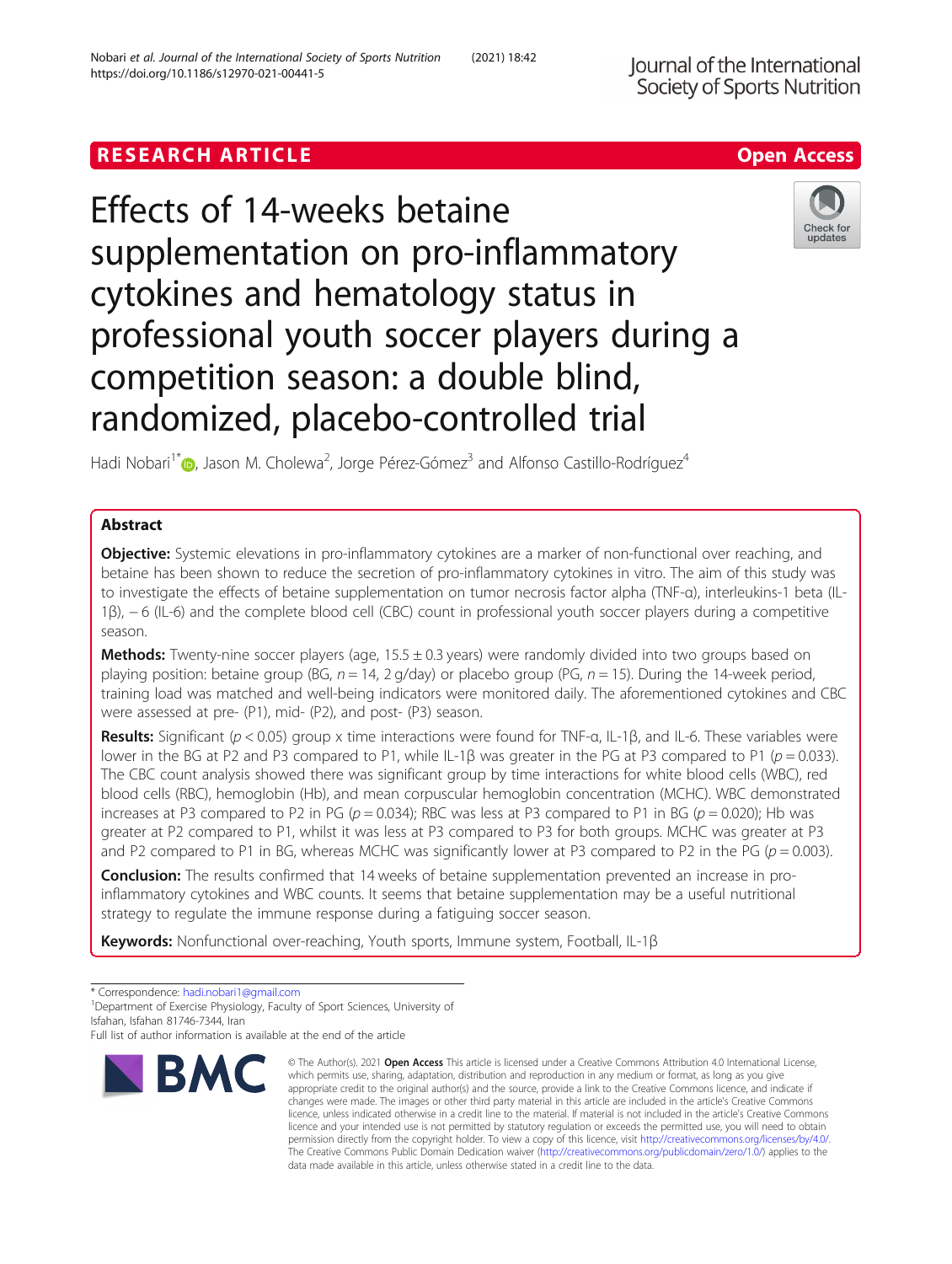# Introduction

Soccer is the most popular sport in the world, performed by men and women of varying ages and skills [[1\]](#page-8-0). Youth participation in soccer has increased world-wide in the past two decades, and many youth players aspire to become professional soccer players [[2\]](#page-8-0). Soccer is a high effort intermittent sport with highly varied metabolic and movement patterns. Youth soccer players cover an average of 6 to 8 km per game, with sprints occurring approximately every 90 s, comprising 1–11% of total distance, and approximately 81 accelerations  $(< -1 \text{ m.s}^{-2})$  and 82 decelerations  $(>-1 \text{ m.s}^{-2})$  performed per game [[3](#page-8-0)–[7\]](#page-8-0). The average heart rate during a professional youth game has been reported between 82 and 87% HR<sub>max</sub> [\[8](#page-8-0), [9](#page-8-0)] and lactate levels between 3 to 8 mmol/L [[10\]](#page-8-0).

Monitoring training load, recovery, and changes in psychological status provides useful information for coaches to manage variations in intensity and individualize training in order to reduce the risk of injury and the development of non-functional overreaching syndrome (NFOR) [[11,](#page-8-0) [12\]](#page-8-0). When the volume of training/competition increases in conjunction with insufficient recovery, players may enter into an NFOR marked by decrements in performance and greater incidences of injury and illness due to cumulative fatigue during the season [\[13](#page-8-0)]. On the other hand, regular monitoring of endocrine hormones may be used as biomarkers of physiological stress which may influence recovery and performance throughout the season. Particularly, changes in growth hormone, cortisol, and the testosterone/cortisol ratio, in addition to biomarkers of the immune system (i.e.: interleukins), have all been reported as reliable biomarkers that may illustrate NFOR in athletes [\[13,](#page-8-0) [14](#page-8-0)]. In some studies as well, to monitor the training load of rating of perceived exertion [[7,](#page-8-0) [15\]](#page-8-0) and Hooper index (i.e.: perception of fatigue, stress, delayed onset muscle soreness, or sleep quality) has also been used to identify the well-being status of players and their variation across critical periods of the season, which can be other options for identifying NFOR [\[16,](#page-8-0) [17\]](#page-8-0).

Due to intense training, competitions, and matchrelated stress, soccer players experience homeostatic, biochemical, and hematological changes following a soccer match and across a competitive season [\[18](#page-8-0)]. Large effect sizes have been reported for the inflammatory and immunological response immediately and up to 72 h following a soccer match. This response includes an elevation in tumor necrosis factor alpha (TNF)-α and proinflammatory interleukins (IL) [[19\]](#page-8-0) that are produced by skeletal muscle, T-cells, and natural killer cells [[20\]](#page-8-0). The best-studied cytokine that is related to exercise is interleukin-6 (IL-6), which can act as both a pro- and anti-inflammatory cytokine  $[21]$  $[21]$ , and it is sensitive to both the intensity and volume of exercise in addition to metabolic stress and muscular injury  $[22, 23]$  $[22, 23]$  $[22, 23]$  $[22, 23]$  $[22, 23]$ . TNF- $\alpha$  is part of the nuclear factor kappa b (NFκB) pathway, and produced predominantly by macrophages in response to injured skeletal muscle tissue [\[24\]](#page-8-0). In addition to inflammatory cytokines, hemoglobin (Hb), hematocrit (Hct), and mean corpuscular hemoglobin concentration (MCHC) are diminished following a soccer match [\[25](#page-8-0)], and a large increase in circulating leukocytes and specific monocytes, macrophages and lymphocytes occurs [[26](#page-8-0)] as these cells rapidly migrate to injured muscle tissue.

Regular bloodwork, including measuring complete blood cell count (CBC) with differential and inflammatory cytokines, may be used as indicators of training stress associated with NFOR [[27\]](#page-8-0). Walker et al. reported that IL-6 significantly increased over the duration of a soccer season, and the greatest elevations in IL-6 were observed during the highest states of physiological demand occurring at the end of the season [[28\]](#page-8-0). This proinflammatory state was suggested to disrupt the hypothalamic-pituitary axis leading to greater circulating cortisol concentrations, and it is an indicator of NFOR [[28,](#page-8-0) [29](#page-8-0)]. Red blood cells (RBC) and platelets (Pts) are also sensitive to systematic inflammatory changes, and may be used to monitor NFOR [[30\]](#page-8-0). Huggins et al. reported a significant decrease in Hct and Hb from preseason to the fourth week that remained depressed throughout the season  $[31]$  $[31]$ . Huggins et al. also reported a regression in anemia indicators, such as mean corpuscular volume (MCV), mean corpuscular hemoglobin (MCH), and red cell distribution width (RDW) at the end of the season, in addition to an increase in MCHC levels between pre-season and the fourth week [\[31\]](#page-9-0).

Dietary supplements have become popular in the sports community over the past few decades to support adaptation and manage fatigue, however, research suggests that only a small group of supplements are safe and effective for athletes [[32,](#page-9-0) [33](#page-9-0)]. Betaine is a zwitterionic quaternary ammonium compound, a byproduct isolated from molasses during sugar beet refinement, and is naturally occurring in spinach, whole grains, and seafood. The daily average betaine intake is approximately 100–400 mg [\[34](#page-9-0)], and several studies suggest that 2.0–2.5 g of betaine supplementation per day may be consider as an ergogenic aid [\[35,](#page-9-0) [36\]](#page-9-0). Although the mechanisms by which betaine may be ergogenic are not fully understood, chronic betaine supplementation may enhance recovery between training sessions by protecting against protein denaturation and promoting the secretion of insulin growth factor-1 and protein kinase B phosphorylation [\[37](#page-9-0)].

Inverse correlations between betaine ingestion and markers of inflammation (C reactive protein and TNF- $\alpha$ ) were first reported in 2008 [\[38](#page-9-0)], and since several studies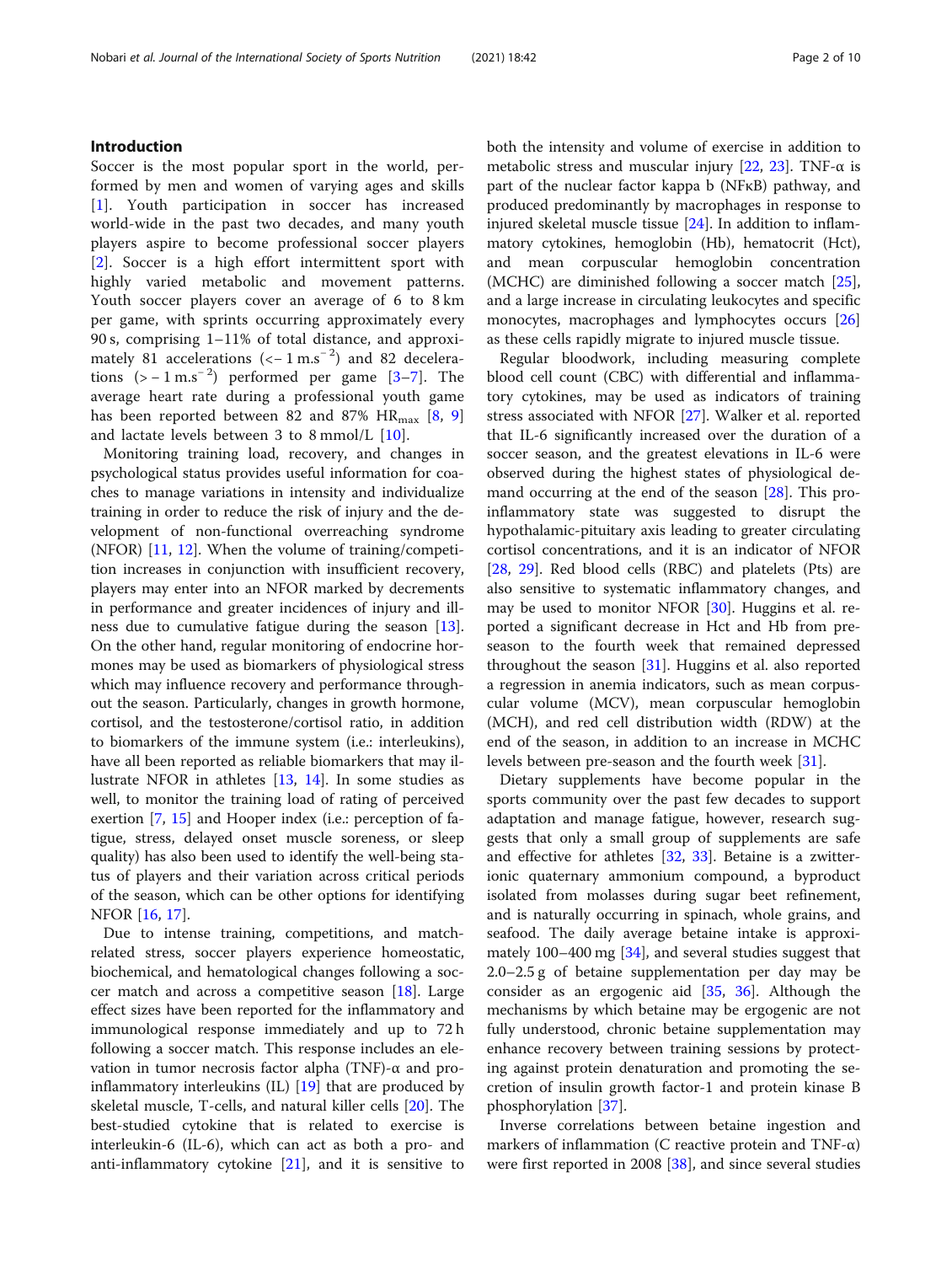have demonstrated a causal relationship [[39\]](#page-9-0). In regards to exercise recovery, IL-1β accumulation leads to intramuscular inflammation following eccentric exercise [\[40](#page-9-0)]. Betaine has been shown to inhibit NFKB activity [\[41](#page-9-0)], potentially dampening the inflammatory response to exercise by lowering the production and secretion of IL-1β, IL-6 and TNF-α [\[42\]](#page-9-0). We recently reported that betaine supplementation prevented a reduction in the testosterone to cortisol ratio associated with the demands of a competitive season in professional youth soccer players [[13\]](#page-8-0). Currently there is limited research examining the influence of betaine supplementation on markers of inflammation or blood cell parameters. Given the positive effects of betaine supplementation on hormones associated with NFOR, and in vitro evidence demonstrating an anti-inflammatory effect of betaine, betaine supplementation may also offset the development of NFOR by ameliorating the inflammatory response to chronic, strenuous exercise, such as that required by professional soccer players.

This study is an extension of an ongoing study exploring the effects of betaine supplementation on markers of NFOR in professional youth soccer players [[13](#page-8-0)]. The purpose of this study was to investigate the effect of betaine supplementation on pro-inflammatory cytokines and CBC in professional youth soccer players during a 14-week competitive season. We hypothesize that betaine supplementation will reduce markers of inflammation and indicators of anemia.

# Material and method

## Selection of study groups

Professional youth soccer players ( $n = 29$ ), from the Foolad Mobarakeh Sepahan Sport Club competing in the Iranian Youth Premier League, participated in this study. Demographics, inclusion, and exclusion criteria associated with this sample has been previously published [[13\]](#page-8-0). In brief, subjects were required to attend all training sessions, not consume any dietary supplements during the study period, not perform any non-team training, and have no records of sensitivity to dietary supplements in the team medical records. Subjects were matched according to position prior to randomization into either a betaine (BG,  $n = 14$ ) or placebo (PG,  $n = 15$ ) group (Table 1). Players, as well as their parents, signed a consent letter to participate. The Ethics Committee of the University of Isfahan approved the study (IR.UI.REC.1398.102), and the recommendations of Human Ethics in Research were followed by the Helsinki Declaration (2013).

## Experimental approach to the problem

The present study was an independent group, pre-test, mid-test, and post-test of an experimental design. Studies in humans show that betaine is rapidly absorbed from the intestine and reach peak serum concentrations within  $1-2h$  [\[43](#page-9-0)]. Based on this reason, subjects consumed one capsule, betaine or placebo, twice daily  $(2 g)$ day), with 300 ml water approximately, 2 h prior to

**Table 1** Descriptive characteristics of the soccer players ( $n = 29$ ) U16 by groups

| <b>Variables</b>                                      | Groups | $Mean \pm SD$   | Confidence Interval 95%     |
|-------------------------------------------------------|--------|-----------------|-----------------------------|
| Height (cm)                                           | ВG     | $172.1 \pm 2.3$ | $[170.8 \text{ to } 173.5]$ |
|                                                       | PG     | $174.2 \pm 4$   | [171.9 to 176.4]            |
| Body mass (kg)                                        | ВG     | $59.2 \pm 4.8$  | $[56.4 \text{ to } 61.9]$   |
|                                                       | PG     | $65.8 \pm 7.0$  | $[61.9 \text{ to } 69.6]$   |
| BMI ( $kg.m2$ )                                       | ВG     | $18.8 \pm 4.7$  | $[16.1 \text{ to } 21.6]$   |
|                                                       | PG     | $21.7 \pm 1.8$  | [20.7 to 22.6]              |
| $VO_{2max}$ (ml.kg <sup>-1</sup> .min <sup>-1</sup> ) | ВG     | $48.7 \pm 2.2$  | $[47.4 \text{ to } 50.0]$   |
|                                                       | PG     | $47.5 \pm 2.6$  | $[46.1$ to $48.9]$          |
| PHV (years)                                           | ВG     | $13.6 \pm 0.2$  | [13.3 to 13.7]              |
|                                                       | PG     | $13.4 \pm 0.5$  | $[13.1 \text{ to } 13.6]$   |
| Maturity Offsets (years)                              | ВG     | $1.8 \pm 0.2$   | $[1.6 \text{ to } 2.0]$     |
|                                                       | PG     | $2.1 \pm 0.4$   | $[1.8 \text{ to } 2.3]$     |
| Age (years)                                           | ВG     | $15.4 \pm 0.3$  | $[15.3 \text{ to } 15.5]$   |
|                                                       | PG     | $15.5 \pm 0.2$  | $[15.3 \text{ to } 15.6]$   |
| Body Fat (%)                                          | ВG     | $8.7 \pm 2.7$   | $[7.1 \text{ to } 10.2]$    |
|                                                       | PG     | $9.2 \pm 3.5$   | $[7.3 \text{ to } 11.1]$    |
| $LBM$ (kg)                                            | ВG     | $54.0 \pm 4.6$  | [51.4 to 56.7]              |
|                                                       | PG     | $59.6 \pm 5.4$  | $[56.7 \text{ to } 62.6]$   |

SD Standard deviation, BG Betaine group, PG Placebo group, BMI Body mass index, VO<sub>2max</sub>, PHV Peak height velocity; LBM Lean body mass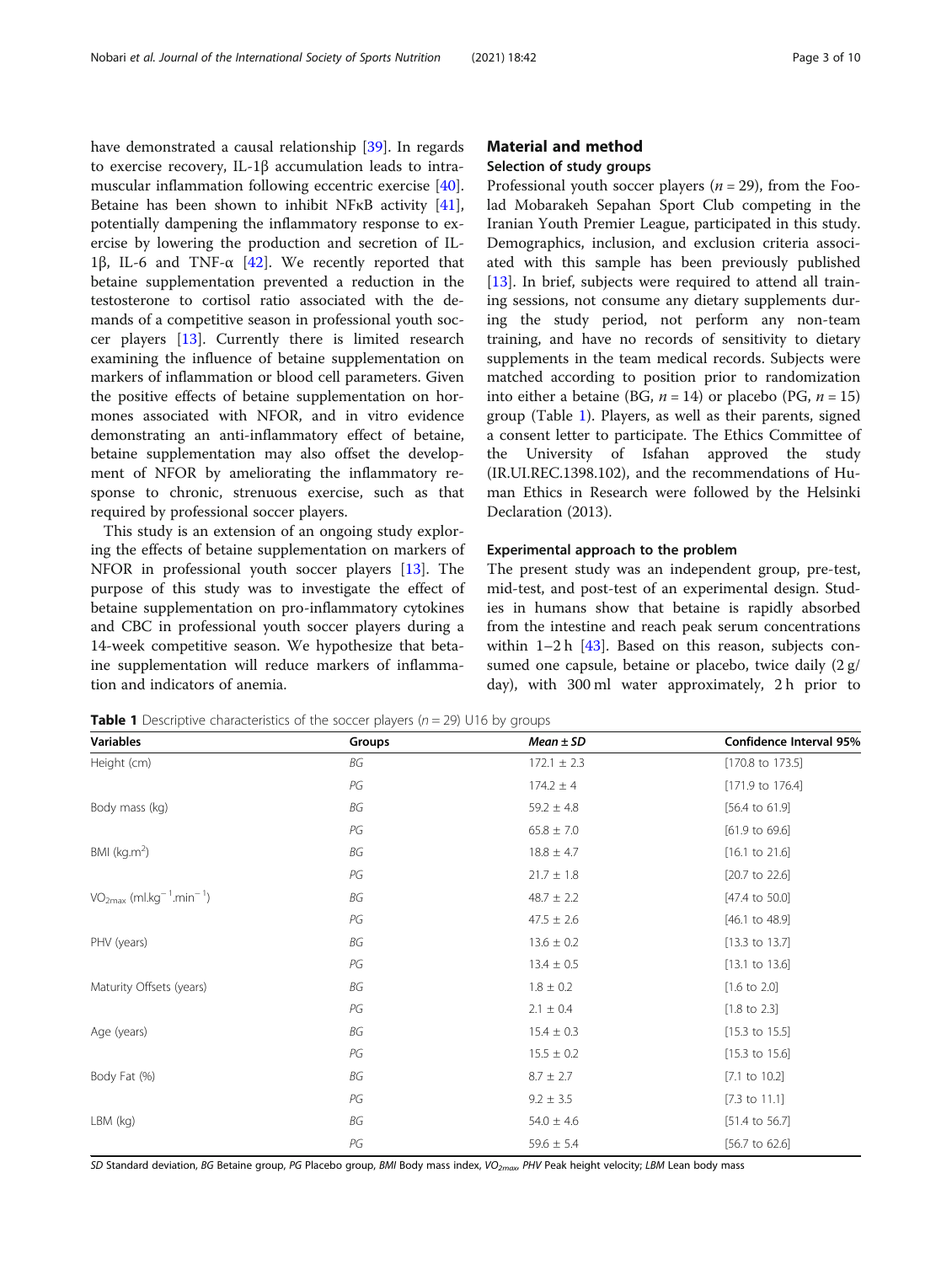training and one-hour post-training, or with lunch and dinner on non-training days. Anthropometric measurements, body composition, and blood tests were conducted before week 1 (P1), seventh week (P2) and after 14 weeks (P3) of the intervention, and were performed 48 h apart from the last training session. Subjects recorded their nutrition for three full days and delivered it to the researchers at each testing time-point. All players participated in the same standardized training sessions during the study (i.e., four training sessions and one match per week). In order to match the load of the weekly workouts, players who did not participate in competitions performed post-match, small side games, individual training, or friendly competition. The subjects presented individual wellness questionnaires before the start of each training session, and reported internal training load via rating of perceived exertion (RPE) 30 min after the end of each training session.

### Procedures

#### Blood analysis

Subjects reported to the Alzahra Hospital's lab for blood sampling following a 12 h fast, and at least 48 h following the last training session. To account for circadian rhythms, 10 cc of blood was collected from the antecubital vein at 8–9 a.m. Samples were immediately centrifuged, the serum was separated, and then used to measure CBC, IL-1β, IL-6, and TNF-α on the same day.

Analyzing hematology levels The CBC count consisted of neutrophils, lymphocytes, and the combination of eosinophils, basophils, and monocytes (MIX). To obtain the ratio of neutrophils to lymphocytes (NLR) these two variables were divided together. Total RBCs were measured in addition to MCV, MCH, RDW. The Hb, Hct, and Pts determinations were performed on plasma anticoagulated with EDTA using a fully-automated hematology analyzer (Sysmex kx-21 N Kobe, JAPAN) according to the manufacturer's recommended protocols.

Analyzing cytokine levels Inflammatory markers were measured using enzyme-like immune-sorbent assay (ELISA reader, awareness technology, USA). All variables were measured with kits obtained from Diaclone, Besançon, France. Serum concentrations were performed for IL-1β with the sensitivity of the kit 6.5 pg/mL. The sensitivity of IL-6 was 2 pg/mL and average inter- and intra-assay coefficients of variability (CVs) were 7.7 and 3.6%, respectively. TNF-α had a sensitivity 8 pg/mL and average inter- and intra-assay CVs were 10.9 and 3.2%, respectively. All analyses were performed in duplicates.

# Anthropometric and body composition

Detailed methods regarding the measurement of anthropometrics and body composition have been previously reported for this sample  $[13]$ . In brief, standing height with a stadiometer (Seca 213, Germany), weight with a balance scale (Seca 813, UK), and body composition with 7 site skin folds (Lafayette Instrument Company, Lafayette, IN, USA) and Brozek's formula [\[44](#page-9-0)]. To determine the maturity offset and age at peak height velocity of the subjects the following formula was used [[45\]](#page-9-0): Maturity offset = −9.236 + 0.0002708 (leg length × sitting height) – 0.001663 (age  $\times$  leg length) + 0.007216 (age  $\times$  sitting height) + 0.02292 (Weight by Height ratio).

## Aerobic power test

An Intermittent Fitness Test 30-15 (30-15 $_{\text{IFT}}$ ) was used to estimate the maximal oxygen uptake  $(VO_{2max})$  and the readiness level of the subjects. This test was performed after the P1 evaluations and before the start of the competition season (i.e., week 1). All subjects performed 10 min of standard warm-up, include jogging, dynamic stretching, ABC run drills (e.g., high knee, A-Skip, B-Skip, carioca, etc.), and submaximal short runs (2–3 rep), under the guidance of the team fitness coach.

After the warm-up, subjects were placed in fourperson groups. The  $30-15<sub>IFT</sub>$  includes a 40-m shuttle with 30 s of activity and 15 s of passive recovery. The first stage was 30 s and initial speed started with 8 km/h<sup>-1</sup> and increased by  $0.5 \text{ km/h}^{-1}$  every 45 s [\[46](#page-9-0)]. This test was terminated when subjects could not continue or for three consecutive shuttles could not maintain the appropriate pace. The following formula was used to estimate the  $VO_{2max}$  [[46](#page-9-0)]:  $VO_{2max}$  $(ml.kg^{-1}.min^{-1}) = 28.3 - (2.15 \times 1) - (0.741 \times 16 \text{ years})$  $-$  (0.0357 x Weight) + (0.0586 × 16 years x VIFT) + (1.03 x VIFT). Where VIFT is the final running speed. The test-retest of this assessment at the intraclass correlation coefficient (ICC) of this test was 0.91. This test has shown high validity (ICC =  $0.96$ ) in soccer players [\[47](#page-9-0)].

# Control of food intake

Detailed methods regarding the dietary standards and measurement of energy and macronutrient intake have been previously described and published for this sample [\[13](#page-8-0)]. In brief, subjects were provided with nutrition recommendations of Iranian native foods that provided energy equal to 1.55 times the individual subjects basal metabolic rate by a nutritionist. Subjects were required to consume the same foods and record these intakes 72 h prior to each blood sample, and total calorie intake was measured with Nutrition 4 version 3.5.2 software [\[48](#page-9-0)].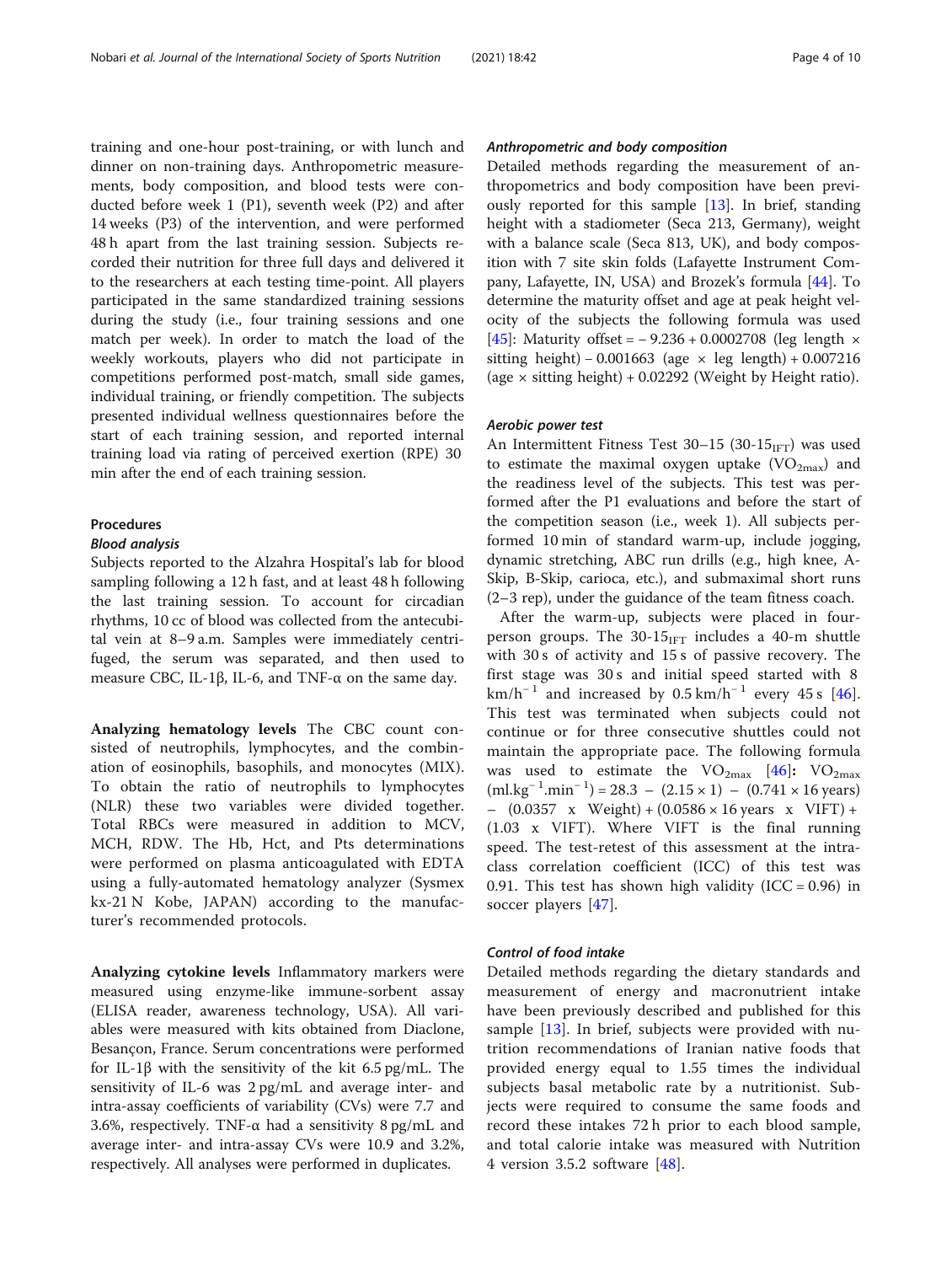Internal training loads in soccer players were assessed with a 10-piont session RPE and have been described in detail and previously reported for this sample [\[13](#page-8-0)]. Training load monitoring was performed 30 min after each training session. This is the standardized approximate time according to previous studies [[15,](#page-8-0) [49](#page-9-0)–[51](#page-9-0)].

### Wellness monitoring

Hopper index was used to assess fatigue, recovery, soreness, quality of sleep, and health status of soccer players in each session [[52](#page-9-0)–[54](#page-9-0)]. Detailed methods and results have been previously described and published for this sample in relation to the Hooper index [\[13](#page-8-0)]. Players had an average of 5 training sessions per week for 14 weeks. Immediately after attending the training, they answered Hooper's 7-score questionnaire with the above variables mentioned [[16,](#page-8-0) [17](#page-8-0)].

### Statistical analysis

Descriptive statistics are reported as mean ± standard deviation. Shapiro-Wilk test and Levene's test were used to check the normality and homogeneity of variables of data, respectively. All variables were assessed with a mixed factorial  $2 \times 2$  analysis of covariance (ANCOVA) with repeated measures. The pre-season value was used as the covariate, time (mid-season and post-season) the within subject factor, and BG and PG the between subject factor. When a significant time x group interaction was found a one-way repeated-measures analysis of variance (ANOVA) was conducted for each group separately with the Bonferroni correction. If the results of the oneway ANOVA were similar for each group, then the percent changes were computed. Hedge's g effect size (95% confidence interval) was computed to define the magnitude of comparisons pre- and post-season for both groups by separately. Threshold's include: trivial  $(< 0.2)$ , small ( $\geq 0.2$ ), moderate ( $\geq 0.5$ ) and large ( $\geq 0.8$ ). All analyses were conducted with SPSS 22.0 (IBM) and the

significant level was set at  $p < 0.05$ . also, Excel was used for the training workload and hopper data and the charts were drawn with GraphPad Prism 8.0.1.

# Results

There were no significant main effects of time for changes in IL-6 ( $p = 0.88$ ,  $F = 0.022$ ,  $\eta_p^2 = 0.001$ ) and TNF- $\alpha$  ( $p = 0.84$ ,  $F = 0.04$ ,  $\eta_p^2 = 0.002$ ), however, there were significant group by time interactions ( $p = 0.008$ ,  $F = 8.11$ ,  $\eta_p^2 = 0.24$ ) and  $(p = 0.038, F = 4.78, \eta_p^2 = 0.16)$ respectively. Post hoc analysis revealed the IL-6 and TNF-α significantly decreased from P1 to P2 and P3, as well as from P2 to P3 in the BG, whereas there were no significant differences between P1, P2, or P3 in the PG. There were no significant ( $p = 0.69$ ,  $F = 0.16$ ,  $\eta_p^2 = 0.01$ ) main effects of time, however, there was a group by time interaction ( $p \le 0.001$ ,  $F = 16.02$ ,  $\eta_p^2 = 0.38$ ) for changes in IL-1β. The IL-1β at P3 and P2 were significantly lower than P1, as well as significantly lower than from P2 to P3 only in BG. In PG the IL-1β was significantly greater at P3 compared to P[1](#page-5-0)  $(p = 0.033)$  (Table 2). Figure 1a shows the comparison of the mean difference betweengroup results of the one-way ANOVA at the three assessments stages. For the BG it was observed that the level of IL-6 (p < 0.05), IL-1β and TNF-α (p ≤ 0.001) were significantly lower for P2 and P3.

There were no significant ( $p = 0.36$ ,  $F = 0.86$ ,  $\eta_p^2 =$ 0.03) main effects of time, however, there was a group by time interaction ( $p = 0.002$ ,  $F = 11.49$ ,  $\eta_p^2 = 0.31$ ) for changes in WBC. This variable demonstrated a significant increase at P3 compared to P2 in PG ( $p = 0.034$ ). There were no significant main effects of time for changes in neutrophils ( $p = 0.60$ ,  $F = 0.28$ ,  $n_p^2 = 0.01$ ), lymphocytes ( $p = 0.69$ ,  $F = 0.17$ ,  $\eta_p^2 = 0.01$ ), NLR ( $p =$ 0.76,  $F = 0.10$ ,  $\eta_p^2 = 0.004$ ) and MIX ( $p = 0.09$ ,  $F = 3.02$ ,  $\eta_p^2$  = 0.10) or group by time interaction ( $p = 0.22$ , F = 1.56,  $\eta_p^2 = 0.06$ ,  $(p = 0.14, F = 2.38, \eta_p^2 = 0.08)$ ,  $(p = 0.23,$  $F = 1.55$ ,  $\eta_p^2 = 0.06$ ) and  $(p = 0.44, \vec{F} = 0.61, \eta_p^2 = 0.02)$ , respectively.

|  |  | Table 2 Changes in cytokines levels during pre- mid- and post-season. Mean (M) ± standard deviation (SD) |  |
|--|--|----------------------------------------------------------------------------------------------------------|--|
|  |  |                                                                                                          |  |

| <b>Variables</b>    | <b>Groups</b> | Pre-Season    | Mid-Season               | Post-Season                 | <b>Pre-Post Season</b> |           | 95% CI Hedge's g |         |
|---------------------|---------------|---------------|--------------------------|-----------------------------|------------------------|-----------|------------------|---------|
|                     |               | $M \pm SD$    | $M \pm SD$               | $M \pm SD$                  | % Change               | Hedge's g | Lower            | Upper   |
| $IL-6$ (pg/mL)      | ВG            | $4.13 + 0.65$ | $3.60 + 0.50^{\epsilon}$ | $3.05 + 0.55$ <sup>#*</sup> | $-26.1$                | $-1.69L$  | $-2.56$          | $-0.83$ |
|                     | PG            | $4.20 + 0.79$ | $4.36 + 0.69$            | $4.49 + 0.96$               | 6.8                    | 0.31 S    | $-0.41$          | 1.03    |
| $IL-1\beta$ (pg/mL) | ВG            | $3.16 + 0.68$ | $2.69 + 0.59^{\epsilon}$ | $1.79 + 0.63$ <sup>#*</sup> | $-40.2$                | $-1.40L$  | $-2.23$          | $-0.58$ |
|                     | PG            | $3.26 + 0.86$ | $3.59 + 0.72$            | $4.12 + 1.15$               | 26.1                   | 0.79M     | 0.05             | 1.54    |
| $TNF-a$ (pg/mL)     | ВG            | $8.85 + 1.12$ | $8.01 + 0.92^{\epsilon}$ | $6.70 + 1.03$ <sup>#*</sup> | $-24.3$                | $-1.89L$  | $-2.79$          | $-1.00$ |
|                     | PG            | $8.91 + 1.14$ | $8.52 + 1.23$            | $8.24 + 1.45$               | $-7.5$                 | $-0.48M$  | $-1.21$          | 0.24    |

BG Betaine Group, PG Placebo Group, IL-6 Interleukin-6, IL-1β Interleukin-1 beta, TNF-α Tumor necrosis factor-alpha, P1 Pre-season, P2 Mid-season, P3 Post-season, T Trivial, S Small, M Moderate, L Large<br>  $\epsilon$  significant difference compared to P1-P2 (p < 0.05);<br>  $*$  significant difference compared to P1-P3 (p < 0.05)<br>  $*$  significant difference compared to P1-P3 (p < 0.05)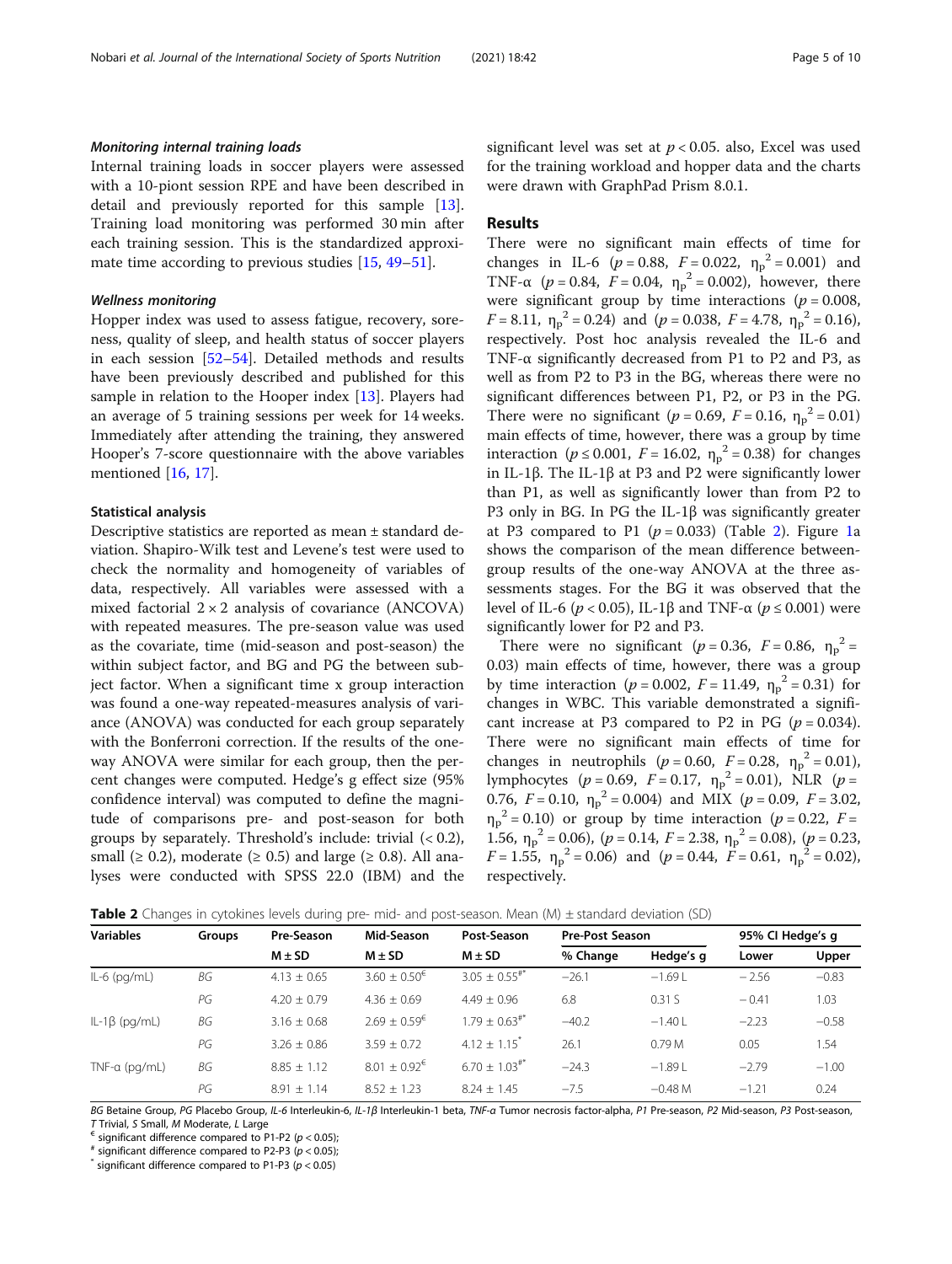Fig. 1 Change in all blood sampling variables assessment for each group and assessment stage. a Indicates changes in pro-inflammatory and Hct; c Indicates changes to the rest of RBC variables. \* significant difference compared to P1 with the superiority of the BG ( $p < 0.05$ );  $\frac{1}{2}$ significant difference compared to P1 with the superiority of the PG  $(p < 0.05)$ ;  $\infty$  significant difference compared to P2 with the superiority of the BG ( $p < 0.05$ );  $\alpha$  significant difference compared to P2 with the superiority of the PG (p < 0.05). BG: Betaine Group; PG: Placebo Group; basophils, and monocytes; NLR: Neutrophils to lymphocytes ratio; RBC: Red blood cells; MCH: Mean corpuscular hemoglobin; MCHC: Mean corpuscular hemoglobin concentration; RDW: Red cell distribution width; Hb: Hemoglobin; Hct: Hematocrit; Plts: Platelets; P1: Pre-season; P2: Mid-season; P3: Post-season

P3 compared to P1 in BG ( $p = 0.020$ ). There was no significant main effect of time for MCV ( $p = 0.83$ ,  $F = 0.05$  $\eta_p^2$  = 0.002) or group by time interactions ( $p$  = 0.64, F = 0.23,  $\eta_p^2 = 0.01$ ). There were no significant ( $p = 0.50$ ,  $F =$ 0.46,  $\eta_p^2$  = 0.02) main effects of time, however, there was a group by time interaction ( $p = 0.03$ ,  $F = 5.36$ ,  $\eta_p^2 =$ 0.17) for changes in MCH. Post hoc analysis showed the MCH were significantly greater at P3 and P2 compared to P1 for both groups, but MCH was significantly less at P3 compared to P2 in the PG ( $p = 0.003$ ). For MCHC there was significant main effect of time ( $p = 0.04$ ,  $F =$ 4.79,  $\eta_p^2 = 0.16$ ) and significant group by time interactions ( $p = 0.001$ ,  $F = 14.73$ ,  $\eta_p^2 = 0.36$ ). Post hoc analysis showed the MCHC were significantly greater at P3 and P2 compared to P1 in BG, whereas there were significantly less from P2 to P3 in the PG ( $p = 0.003$ ). There were no significant ( $p = 0.89$ ,  $F = 0.02$ ,  $\eta_p^2 = 0.001$ ) main effects of time, however, there was a group by time interaction ( $p = 0.002$ ,  $F = 11.22$ ,  $\eta_p^2 = 0.30$ ) for changes in RDW. This variable was significantly less at P3 compared to P2 in PG ( $p = 0.016$ ).

There were no significant ( $p = 0.71$ ,  $F = 0.14$ ,  $\eta_p^2 =$ 0.01) main effects of time, however, there was a group by time interaction ( $p = 0.02$ ,  $F = 6.22$ ,  $\eta_p^2 = 0.19$ ) for changes in RBC. This variable was significantly lower at

There were no significant ( $p = 0.08$ ,  $F = 3.45$ ,  $\eta_p^2 =$ 0.12) main effects of time, however, there was a group by time interaction ( $p = 0.004$ ,  $F = 10.12$ ,  $\eta_p^2 = 0.28$ ) for changes in Hb. Post hoc showed that the Hb was significantly greater at P2 compared to P1, whilst, there were significant decreases at P3 compared to P2 for both groups. There were no significant ( $p = 0.96$ ,  $F = 0.002$ ,  $\eta_p^2 \le 0.001$ ) main effects of time, however, there was a group by time interaction ( $p = 0.004$ ,  $F = 9.99$ ,  $\eta_p^2 = 0.28$ ) for changes in Pts. Post hoc analysis showed a significant increase at P3 compared to P2 in PG ( $p = 0.001$ ). There were no significant main effects of time for changes in Hct ( $p = 0.39$ ,  $F = 0.76$ ,  $\eta_p^2 = 0.03$ ) or group by time interaction ( $p = 0.24$ ,  $F = 1.45$ ,  $\eta_p^2 = 0.05$ ) (Table [3](#page-6-0)).

Figure 1b-c shows the comparison of the mean difference between-group results with one-way ANOVA at the three assessments stages for CBC. WBC showed a difference in levels that were lower in the BG compared to the PG from P2 to P3 ( $p = 0.002$ ) and P1 to P3 ( $p =$ 0.007). Neutrophils and NLR demonstrated that there was a difference in levels which were lower in the BG compared to PG from P1 to P2 ( $p \le 0.001$ ) and P3 ( $p =$ 0.002). Lymphocytes demonstrated that there was a difference in levels which were greater compared to the BG with PG from P1 to P2 ( $p \le 0.001$ ) and P3 ( $p = 0.001$ ) (Fig. 1b). Pts levels decreased in P3 to P2 ( $p = 0.003$ ) and P1 ( $p = 0.048$ ) in BG compared to the PG. BG decreased in RDW levels in P2 to P1 ( $p = 0.014$ ) compared to the PG, however, the PG decreased in P3 to P2  $(p = 0.002)$ 



 $\lim_{\infty}$ 

 $\tilde{(\gamma_0)}$ iun

 $\overline{33}$  IL-6  $\overline{13}$  IL-1 $\beta$   $\overline{33}$  TNF- $\alpha$ 

Time to evaluate groups

Time to evaluate groups

MIX BEST RDW BEST He

<span id="page-5-0"></span> $\mathbf{a}$ 

Jnit (pg/mL)

b

C

**B**<sub>2</sub> WBC □ Plts

**EE** Neutrophils

 $\boxplus$  Hb (g/dL)

 $\text{PRC}(\text{Mill/mm2})$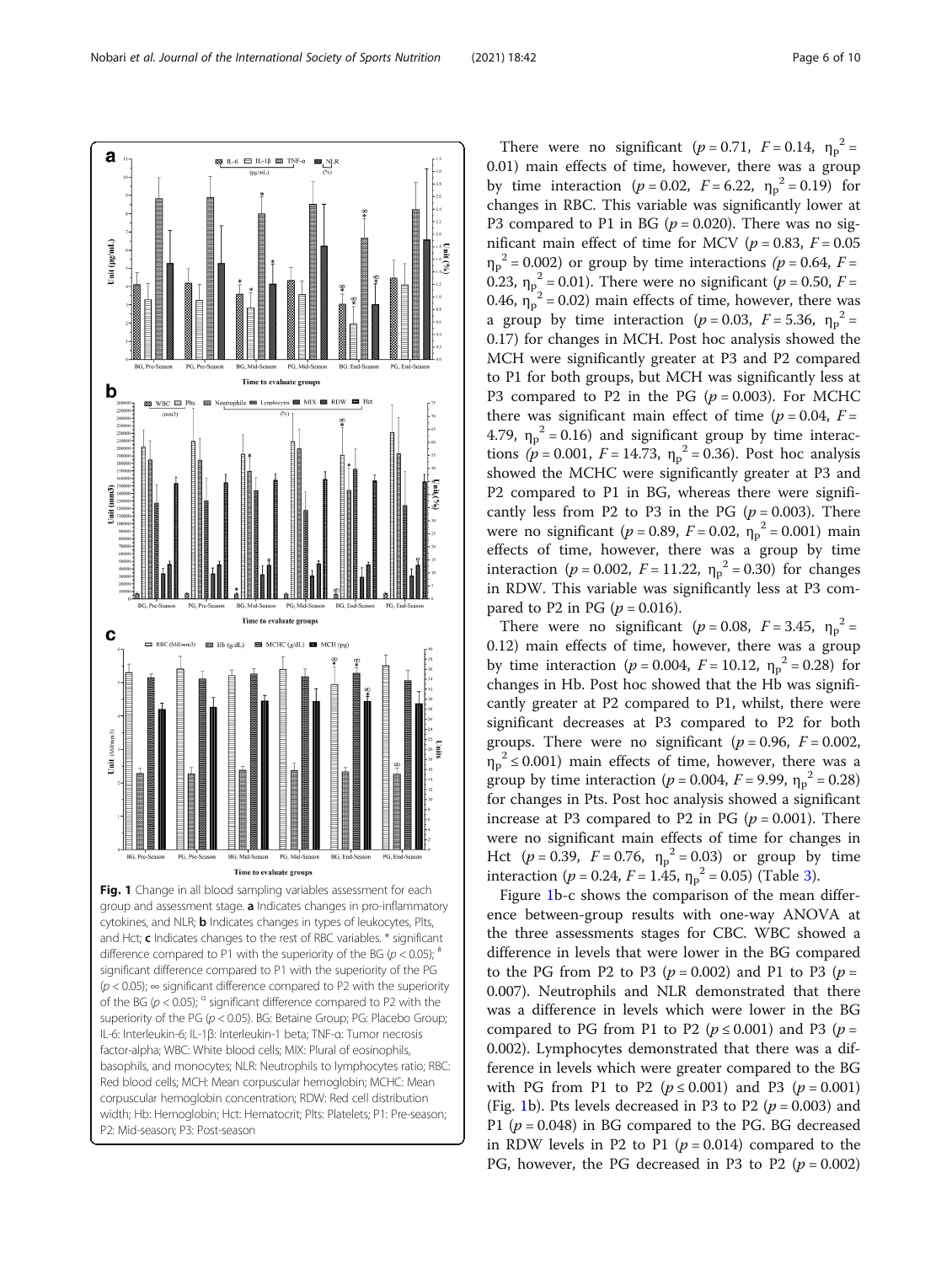| <b>Variables</b><br>Groups |           | Pre-Season               | Mid-Season                |                                       | <b>Pre-Post Season</b> |           | 95% CI Hedge's g |         |
|----------------------------|-----------|--------------------------|---------------------------|---------------------------------------|------------------------|-----------|------------------|---------|
|                            |           | $M \pm SD$               | $M \pm SD$                | $M \pm SD$                            | % Change               | Hedge's g | Lower            | Upper   |
| WBC (mm3)                  | ΒG        | 7321.4 ± 1544.8          | 6935.7 ± 1328.2           | $6528.6 \pm 1583.3$                   | $-0.5$                 | $-1.2 L$  | 0.3              | $-10.8$ |
|                            | PG        | 7220.0 ± 797.5           | $6966.7 \pm 883.7$        | 7540.0 ± 949.3 <sup>#</sup>           | 0.3                    | $-0.4 S$  | 1.1              | 4.4     |
| Neutrophils (%)            | ΒG        | $53.3 \pm 7.5$           | $48.1 \pm 3.9$            | $41.1 \pm 8.5$                        | $-1.4$                 | $-2.3 L$  | $-0.6$           | $-22.9$ |
|                            | PG        | $53.3 \pm 8.2$           | $57.6 \pm 7.4$            | $55.7 \pm 14.0$                       | 0.2                    | $-0.5M$   | 0.9              | 4.5     |
| Lymphocytes (%)            | BG        | $37.1 \pm 7.0$           | $42.6 \pm 3.0$            | $50.6 \pm 7.3$                        | 1.8                    | 0.9L      | 2.7              | 36.4    |
|                            | PG        | $37.6 \pm 8.7$           | $34.0 \pm 7.0$            | $35.9 \pm 12.9$                       | $-0.1$                 | $-0.9L$   | 0.6              | $-4.5$  |
| <b>NLR</b>                 | BG        | $1.5 \pm 0.5$            | $1.1 \pm 0.2$             | $0.9 \pm 0.3$                         | $-1.4$                 | $-2.3 L$  | $-0.6$           | $-44.2$ |
|                            | PG        | $1.5 \pm 0.6$            | $1.8 \pm 0.7$             | $1.9 \pm 1.1$                         | 0.4                    | $-0.3 S$  | 1.1              | 24.4    |
| MIX (%)                    | ΒG        | $9.6 \pm 1.7$            | $9.3 \pm 3.3$             | $8.3 \pm 3.5$                         | $-0.5$                 | $-1.2 L$  | 0.3              | $-13.8$ |
|                            | PG        | $9.7 \pm 2.1$            | $8.9 \pm 2.0$             | $8.9 \pm 2.6$                         | $-0.3$                 | $-1.0 L$  | 0.4              | $-8.3$  |
| RBC (Mil.mm3)              | ΒG        | $5.3 \pm 0.3$            | $5.2 \pm 0.2$             | $4.9 \pm 0.5$ <sup>*</sup>            | $-1.1$                 | $-1.9L$   | $-0.3$           | $-8.1$  |
|                            | PG        | $5.4 \pm 0.4$            | $5.4 \pm 0.4$             | $5.5 \pm 0.3$                         | 0.3                    | $-0.4 S$  | 1.0              | 1.9     |
| MCV (fL)                   | BG        | $81.5 \pm 3.0$           | $85.0 \pm 2.8$            | $84.2 \pm 2.4$                        | 0.9                    | 0.1T      | 1.7              | 3.3     |
|                            | PG        | $83.7 \pm 4.0$           | $86.3 \pm 4.9$            | $85.8\,\pm\,5.6$                      | 0.4                    | $-0.3 S$  | 1.1              | 2.6     |
| MCH (pg)                   | ΒG        | $27.9 \pm 1.2$           | $29.7 \pm 1.0^{\epsilon}$ | $29.6 \pm 1.0^*$                      | 1.5                    | 0.7 M     | 2.3              | 6.1     |
|                            | PG        | $28.4 \pm 1.9$           | $29.7 \pm 2.4^{\epsilon}$ | $29.2 \pm 2.4^{**}$                   | 0.3                    | $-0.4S$   | 1.0              | 2.5     |
| MCHC (g/dL)                | BG        | $34.3 \pm 0.7$           | $35.1 \pm 1.0^6$          | $35.3 \pm 1.1$ <sup>*</sup>           | 1.1                    | 0.3 S     | 1.8              | 2.9     |
|                            | PG        | $34.1 \pm 1.4$           | $34.6 \pm 1.5$            | $33.7 \pm 2.1^{\#}$                   | $-0.2$                 | $-0.9L$   | 0.5              | $-1.1$  |
| <b>RDW</b> (%)             | <b>BG</b> | $13.5 \pm 1.1$           | $13.1 \pm 0.8$            | $13.3 \pm 0.9$                        | $-0.3$                 | $-1.0 L$  | 0.5              | $-2.0$  |
|                            | PG        | $13.2 \pm 1.3$           | $13.5 \pm 1.1$            | $13.1 \pm 1.2^{\#}$                   | $-0.1$                 | $-0.8L$   | 0.6              | $-1.1$  |
| $Hb$ (q/dL)                | ΒG        | $15.2 \pm 1.0$           | $15.9 \pm 0.8^{\epsilon}$ | $15.6 \pm 0.8^{\text{*}}$             | 0.4                    | $-0.3 S$  | 1.2              | 2.6     |
|                            | PG        | $15.1 \pm 1.3$           | $15.9 \pm 1.4^{\epsilon}$ | $15.1 \pm 1.1^{\#}$                   | 0.0                    | $-0.7M$   | 0.7              | $-0.1$  |
| Hct (%)                    | ΒG        | $44.4 \pm 2.4$           | $45.6 \pm 2.4$            | $45.5 \pm 2.1$                        | 0.4                    | $-0.3 S$  | 1.2              | 2.4     |
|                            | PG        | $44.7 \pm 3.0$           | $45.9 \pm 2.8$            | $45.0 \pm 2.7$                        | 0.1                    | $-0.6M$   | 0.8              | 0.8     |
| Platelets (mm3)            | <b>BG</b> | $200,714.3 \pm 22,269.1$ | $192,357.1 \pm 26,696.6$  | 188,928.6 ± 36,389.9                  | $-0.4$                 | $-1.1 L$  | 0.4              | $-5.9$  |
|                            | PG        | $209,533.3 \pm 43,843.7$ | $209,200.0 \pm 37,361.6$  | $221,333.3 \pm 36,112.3$ <sup>#</sup> | 0.3                    | $-0.4S$   | 1.0              | 5.6     |

<span id="page-6-0"></span>

| Table 3 Changes in blood cells counts levels between pre-post competitions season. Mean (M) ± standard deviation (SD) |  |  |
|-----------------------------------------------------------------------------------------------------------------------|--|--|
|                                                                                                                       |  |  |

BG Betaine Group, PG Placebo Group, WBC White blood cells, MIX Plural of eosinophils, basophils, and monocytes, NLR Neutrophils to lymphocytes ratio, RBC Red blood cells, MCV Mean corpuscular volume, MCH Mean corpuscular hemoglobin, MCHC Mean corpuscular hemoglobin concentration, RDW Red cell distribution width, Hb Hemoglobin, Hct Hematocrit; P1 Pre-season, P2 Mid-season, P3 Post-season, T Trivial, S Small, M Moderate, L Large  $\epsilon$  significant difference compared to P1-P2 (p < 0.05);<br>  $*$  significant difference compared to

compared to the BG (Fig. [1](#page-5-0)b). BG decreased RBC levels in P3 to P2 ( $p = 0.019$ ) and P1 ( $p = 0.003$ ) compared to the PG. The reduction in Hb levels from P3 to P2 ( $p =$ 0.008) was less in the PG compared to the BG. MCH reduction levels in P3 to P2 ( $p = 0.019$ ) was less in the BG compared to the PG, and increased levels in comparison at P3 to P1 ( $p = 0.007$ ). MCHC demonstrated that there was a difference in levels which were greater compared to the BG with PG from P1 to P3 ( $p = 0.001$ ) and P2 to P3 ( $p = 0.001$  $p = 0.001$ ) (Fig. 1c).

# **Discussion**

The aim of this study was to analyze the effect of betaine supplementation on the status of pro-inflammatory cytokines IL-1β, IL-6 and TNF-α, and the CBC counts in

professional youth soccer players. We hypothesized that betaine supplementation would decrease the secretion of pro-inflammatory cytokines associated with a competitive soccer season. The results confirmed that 14 weeks of betaine supplementation prevented an increase in pro-inflammatory cytokines and WBC counts. These changes occurred despite both groups reporting a similar internal workload, consuming similar energy and macronutrients, and having similar levels of fatigue, stress, and sleep, as previously reported [[13\]](#page-8-0).

The competitive demands of soccer involve continuously performing high intensity eccentric actions, such as direction changes, accelerations, and decelerations, which, seems particularly damaging to the muscle [[55](#page-9-0)– [57\]](#page-9-0). When these demands are required chronically,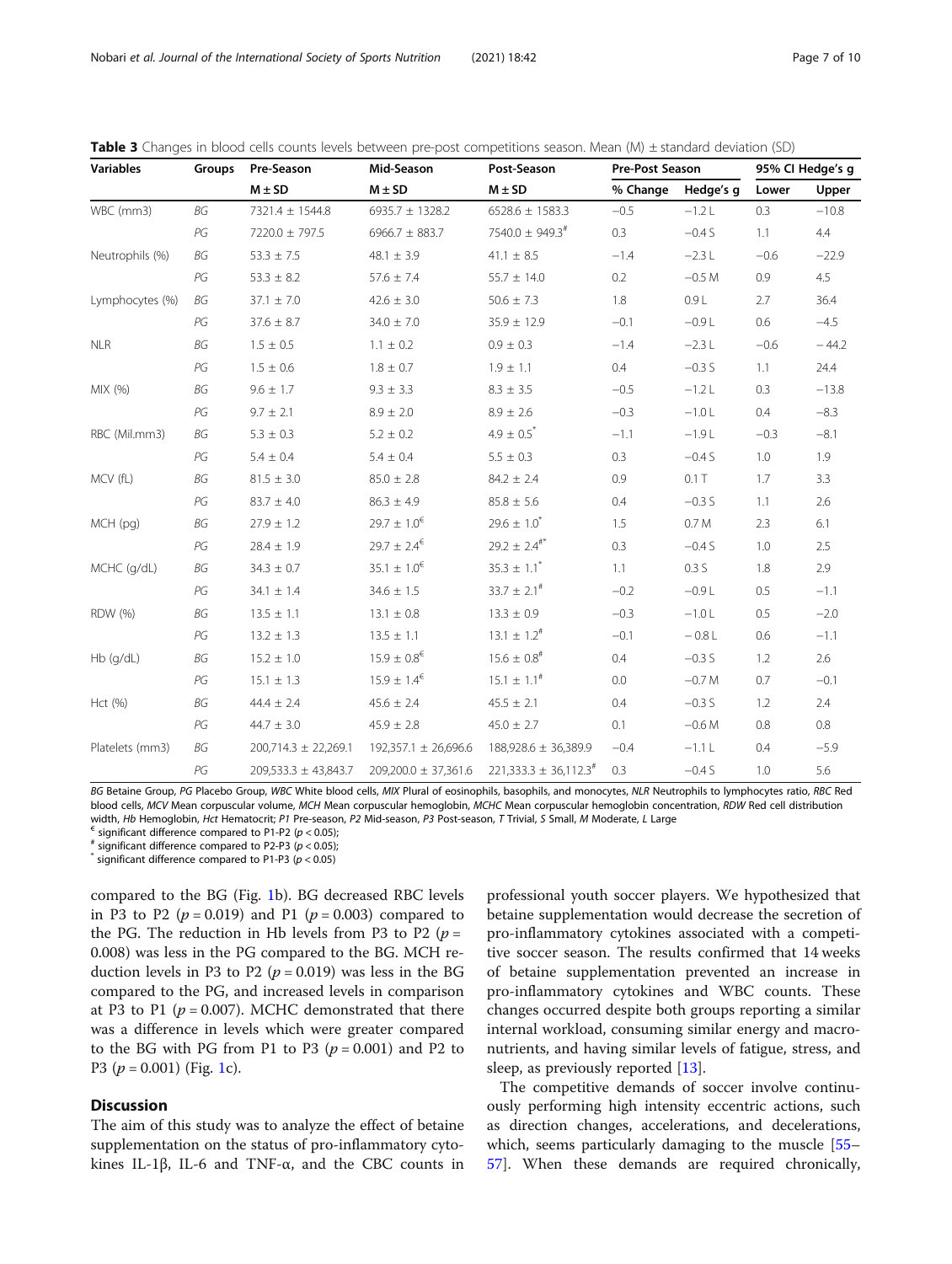fluctuations in hematological parameters occur [[58,](#page-9-0) [59](#page-9-0)]. In the present study, inflammatory cytokines and WBCs were increased, and Hb, MCH, and MCHC were reduced at the end of the season in the PG. These changes in inflammatory markers are in line with another study that evaluated IL-6, at 5 different times during a season, in senior female soccer players and showed a linear increase [[28\]](#page-8-0). These changes in basic indicators of proinflammatory status in athletes, when combined with changes in hematological parameters, point to a connection between NFOR and incomplete recovery and/or fatigue accumulation.

In the present study, inflammatory cytokines in the BG were 24–40% less at the end of the season compared to the start, whereas IL-1β (26%) and IL-6 (6.8%) were increased in the PG. IL-1β is produced in response to infection and injury, and its accumulation leads to intramuscular inflammation after eccentric exercise (17). Of the inflammatory cytokines assessed, IL-1β showed the greatest difference in response, decreasing by 40% between pre- and post-season in BG, but increasing by 26% in the PG. Betaine has been shown to suppress the NFκB pathway, and as a result, downregulates IL-1β and TNF- $\alpha$  gene expression and secretion [\[42\]](#page-9-0). The antiinflammatory properties of betaine have been suggested to be beneficial for several diseases, including diabetes, cancer, and Alzheimer's [[39\]](#page-9-0). The changes in immune cell and inflammatory status in the present study suggest, for the first time, that betaine supplementation may also be a useful nutritional strategy to counter some of the negative immunological changes that are associated with NFOR.

Reductions in RBC, MCH, and Hb are the result of physical stress compounded over repeated competitions [[60,](#page-9-0) [61\]](#page-9-0), and have also been suggested to be indicative of the development of NFOR [[27](#page-8-0)]. Previously published data from this ongoing study found an increase in testosterone and the testosterone to cortisol ratio during a competitive soccer season in this sample with betaine supplementation [[13](#page-8-0)]. Testosterone has been shown to stimulate erythrocytosis [\[62\]](#page-9-0) and cortisol increases Na (+), K (+)-ATPase activity to reduce erythrocyte volume [[63\]](#page-9-0). Additionally, the addition of betaine to an in vitro medium in physiological concentrations has been shown to decrease hypoosmotic stress induced hemolysis by 42% via inhibition of erythrocyte membrane ATPases [[64\]](#page-9-0). Given the aforementioned findings, we expected to see an improvement compared to placebo in anemia indicators over the course of the season. In the present study, betaine supplementation prevented a reduction in Hb, MCH, and RDW compared to placebo at the end of the season, but a decrease in RBC was observed in the BG. We are unable to speculate on what may account for these divergent results at this time. The

improvement in Hb, MCH, and RDW suggests that betaine supplementation may protect erythrocytes against hemolysis during a soccer season, however, future research is necessary to further explore this hypothesis.

This study has limitations and proposals for future lines of research. First, although we instructed subjects to consume the same quantity and type of foods, we cannot discount that within subject differences in micronutrient intake may have influenced inflammatory and hematological parameters. Second, although we were able to track internal workload and indices of recovery, we did not have access to tools to measure external workloads, such as Global Positioning System devices [[65](#page-9-0)–[67](#page-9-0)]. Future research is necessary to investigate more closely the temporal changes in markers of inflammation over time with betaine supplementation, and to determine if the changes in inflammatory cytokines are sustainable with longer supplementation periods. Finally, additional research is necessary to measure changes in metrics of physical performance to better correlate the improvements in makers of inflammation, immune cells, and the testosterone to cortisol ratio [[13\]](#page-8-0) observed in response to betaine supplementation with NFOR.

# Conclusions

Fourteen weeks of betaine supplementation ameliorated an increase in IL-1β, IL-6, and TNF-α associated with the physical stressors of a competitive season in professional youth soccer players. These changes in proinflammatory cytokines and WBC suggest that betaine supplementation may be a useful nutritional strategy to regulate the immune system, and, together with the differences in Hb and MCH compared to PG, and the increase in the testosterone to cortisol ratio reported in this same sample [[13\]](#page-8-0), suggest that betaine supplementation may be used as part of a nutritional strategy to counter NFOR.

#### Abbreviations

NFκB: nuclear factor kappa b pathway; IL-6: Interleukin-6; IL-1β: Interleukin-1 beta; TNF-α: Tumor necrosis factor-alpha; WBC: White blood cells; MIX: Plural of eosinophils, basophils, and monocytes; NLR: Neutrophils to lymphocytes ratio; RBC: Red blood cells; MCH: Mean corpuscular hemoglobin; MCHC: Mean corpuscular hemoglobin concentration; RDW: Red cell distribution width; Hb: Hemoglobin; Hct: Hematocrit; Plts: Platelets; NFOR: non-functional over reaching; ELISA: enzyme-like immune-sorbent assay; BG: betaine group; PG: placebo group; P1: pre-season; P2: mid-season; P3: post-season

#### Acknowledgments

The authors would like to thank the players who participated in this study, Deputy Vice-Chancellor for Research and Technology, University of Isfahan and the Sepahan Professional Club. We also thank Dr. Jenna Bartley for her valuable guidance.

#### Authors' contributions

Conceptualization, HN, JPG, and JMC, methodology, HN, JMC, and JPG, data collection, HN, analysis, HN and JMC, writing—original draft preparation, HN,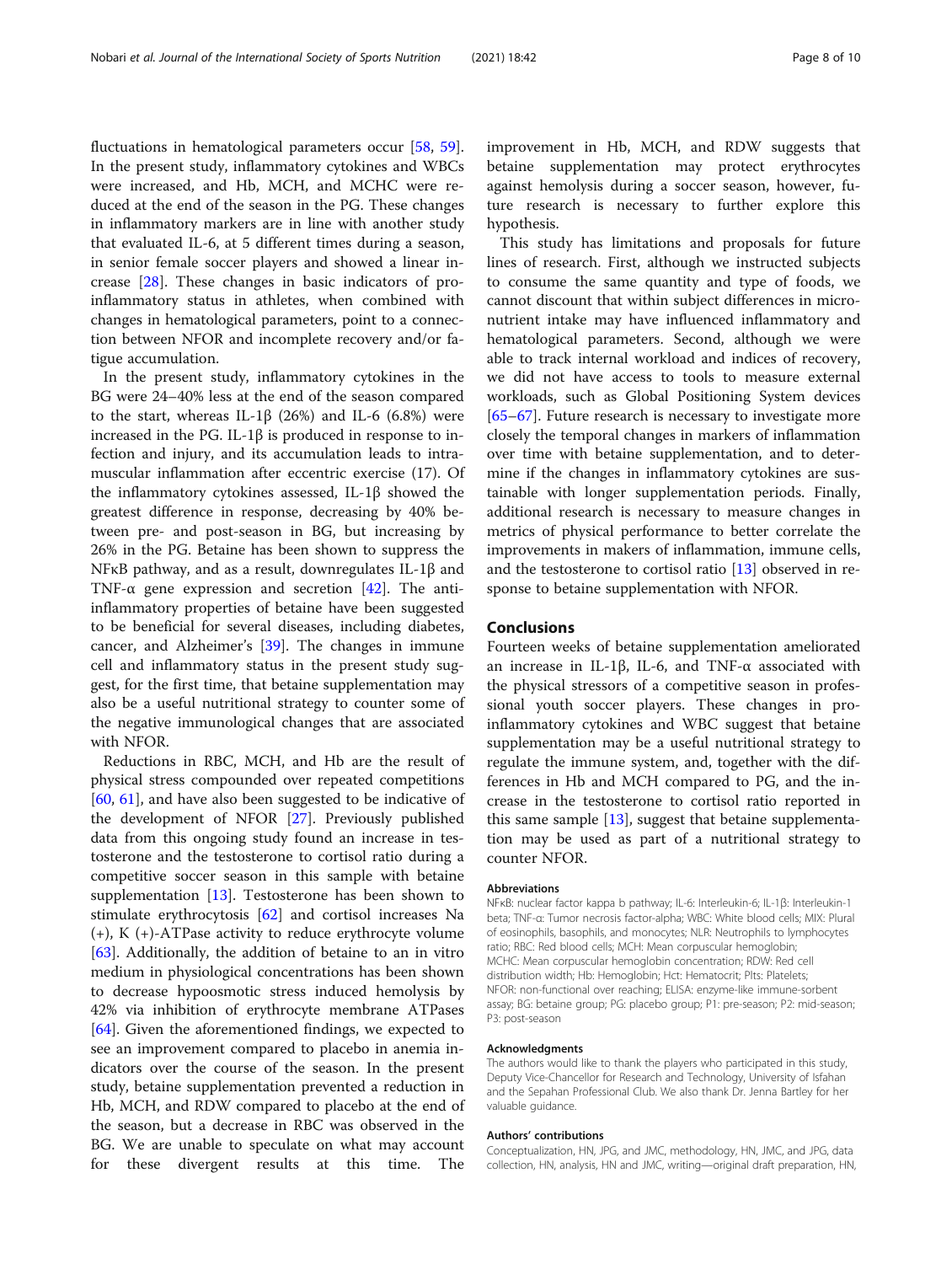<span id="page-8-0"></span>and ACR, writing—review and editing, HN, JMC, ACR, and JPG. All authors have read and agreed to the published version of the manuscript.

#### Funding

This research received no external funding.

#### Availability of data and materials

The datasets used and/or analyzed during the current study are available from the corresponding author on reasonable request.

# **Declarations**

#### Ethics approval and consent to participate

Players, as well as their parents, signed a consent letter to participate in the project. Prior to the start of the study, the Ethics Committee of the University of Isfahan approved the study (IR.UI.REC.1398.102), and the recommendations of Human Ethics in Research were followed by the Helsinki Declaration.

#### Consent for publication

No individual or indemnifiable data is being published as part of this manuscript.

#### Competing interests

The authors declare that they have no competing interests.

#### Author details

<sup>1</sup>Department of Exercise Physiology, Faculty of Sport Sciences, University of Isfahan, Isfahan 81746-7344, Iran. <sup>2</sup>Department of Exercise Physiology, College of Health 587 Sciences, University of Lynchburg, Lynchburg 24501, VA, USA. <sup>3</sup>HEME Research Group, Faculty of Sport Sciences, University of Extremadura, Cáceres 10003, Spain. <sup>4</sup>Department of Physical Education and Sports, University of Granada, Granada 18010, Spain.

#### Received: 19 March 2021 Accepted: 12 May 2021 Published online: 05 June 2021

#### References

- 1. Bangsbo J. The physiology of soccer--with special reference to intense intermittent exercise. Acta Physiol Scand Suppl. 1994;619:1–155.
- 2. Taşkin C, KarakoÇ Ö, Acaroglu E, Budak C. Futbolcu Çocuklarda seÇİlmİş motorİk Özellİkler arasindakİ İlİşkİnİn İncelenmesİ. Spor ve Performans Araştırmaları Dergisi. 2015;6(2):101–7.
- 3. Stølen T, Chamari K, Castagna C, Wisløff U. Physiology of soccer. Sports Med. 2005;35(6):501–36. <https://doi.org/10.2165/00007256-200535060-00004>.
- 4. Vigh-Larsen JF, Dalgas U, Andersen TB. Position-specific acceleration and deceleration profiles in elite youth and senior soccer players. J Strength Cond Res. 2018;32(4):1114–22. [https://doi.org/10.1519/JSC.000000000000191](https://doi.org/10.1519/JSC.0000000000001918) [8](https://doi.org/10.1519/JSC.0000000000001918).
- 5. Arruda AF, Carling C, Zanetti V, Aoki MS, Coutts AJ, Moreira A. Effects of a very congested match schedule on body-load impacts, accelerations, and running measures in youth soccer players. Int J Sports Physiol Perform. 2015;10(2):248–52. [https://doi.org/10.1123/ijspp.2014-0148.](https://doi.org/10.1123/ijspp.2014-0148)
- 6. Nobari H, Alves AR, Clemente FM, Pérez-Gómez J, Clark CCT, Granacher U, et al. Associations between variations in accumulated workload and physiological variables in young male soccer players over the course of a season. Front Physiol. 2021;12638180. [https://doi.org/10.3389/fphys.2021.63](https://doi.org/10.3389/fphys.2021.638180) [8180](https://doi.org/10.3389/fphys.2021.638180).
- 7. Nobari H, Barjaste A, Haghighi H, Clemente FM, Carlos-Vivas J, Perez-Gomez J. Quantification of training and match load in elite youth soccer players: a full-season study. J Sports Med Phys Fitness. 2021. [https://doi.org/10.23736/](https://doi.org/10.23736/S0022-4707.21.12236-4) [S0022-4707.21.12236-4](https://doi.org/10.23736/S0022-4707.21.12236-4).
- 8. Helgerud J, Engen LC, Wisloff U, Hoff J. Aerobic endurance training improves soccer performance. Med Sci Sports Exerc. 2001;33(11):1925–31. <https://doi.org/10.1097/00005768-200111000-00019>.
- 9. Strøyer J, Hansen L, Klausen K. Physiological profile and activity pattern of young soccer players during match play. Med Sci Sports Exerc. 2004;36(1): 168–74. <https://doi.org/10.1249/01.MSS.0000106187.05259.96>.
- 10. Capranica L, Tessitore A, Guidetti L, Figura F. Heart rate and match analysis in pre-pubescent soccer players. J Sports Sci. 2001;19(6):379–84. [https://doi.](https://doi.org/10.1080/026404101300149339) [org/10.1080/026404101300149339](https://doi.org/10.1080/026404101300149339).
- 11. Gabbett TJ, Nassis GP, Oetter E, Pretorius J, Johnston N, Medina D, et al. The athlete monitoring cycle: a practical guide to interpreting and applying training monitoring data. In: BMJ publishing group Ltd and British Association of Sport and Exercise Medicine; 2017.
- 12. Wrigley R, Drust B, Stratton G, Scott M, Gregson W. Quantification of the typical weekly in-season training load in elite junior soccer players. J Sports Sci. 2012;30(15):1573–80. [https://doi.org/10.1080/02640414.2012.](https://doi.org/10.1080/02640414.2012.709265) [709265.](https://doi.org/10.1080/02640414.2012.709265)
- 13. Nobari H, Kargarfard M, Minasian V, Cholewa JM, Pérez-Gómez J. The effects of 14-week betaine supplementation on endocrine markers, body composition and anthropometrics in professional youth soccer players: a double blind, randomized, placebo-controlled trial. J Int Soc Sports Nutri. 2021;18(1):20. [https://doi.org/10.1186/s12970-021-00417-5.](https://doi.org/10.1186/s12970-021-00417-5)
- 14. Schmikli SL, de Vries WR, Brink MS, Backx FJ. Monitoring performance, pituitary–adrenal hormones and mood profiles: how to diagnose nonfunctional over-reaching in male elite junior soccer players. Br J Sports Med. 2012;46(14):1019–23. <https://doi.org/10.1136/bjsports-2011-090492>.
- 15. Nobari H, Silva R, Clemente FM, Akyildiz Z, Ardigò LP, Pérez-Gómez J. Weekly variations in the workload of Turkish National Youth Wrestlers: a season of complete preparation. Int J Environ Res Public Health. 2021;18(7): 3832. <https://doi.org/10.3390/ijerph18073832>.
- 16. Nobari H, Akyildiz Z, Fani M, Oliveira R, Pérez-Gómez J, Clemente FM. Weekly wellness variations to identify non-functional overreaching syndrome in Turkish National Youth Wrestlers: a pilot study. Sustainability. 2021;13(9):4667. <https://doi.org/10.3390/su13094667>.
- 17. Nobari H, Fani M, Clemente FM, Carlos-Vivas J, Pérez-Gómez J, Ardigò LP. Intra-and inter-week variations of well-being across a season: a cohort study in elite youth male soccer players. Front Psychol. 2021;12671072. [https://doi.](https://doi.org/10.3389/fpsyg.2021.671072) [org/10.3389/fpsyg.2021.671072.](https://doi.org/10.3389/fpsyg.2021.671072)
- 18. Banfi G, Morelli P. Relation between values of haemoglobin, erythrocytes and reticulocytes and body mass index in elite athletes of different sports disciplines. Int J Lab Hematol. 2007;29(6):484–5. [https://doi.org/10.1111/j.1](https://doi.org/10.1111/j.1751-553X.2007.00908.x) [751-553X.2007.00908.x](https://doi.org/10.1111/j.1751-553X.2007.00908.x).
- 19. Silva J, Rumpf M, Hertzog M, Castagna C, Farooq A, Girard O, et al. Acute and residual soccer match-related fatigue: a systematic review and metaanalysis. Sports Med. 2018;48(3):539–83. [https://doi.org/10.1007/s40279-017-](https://doi.org/10.1007/s40279-017-0798-8) [0798-8.](https://doi.org/10.1007/s40279-017-0798-8)
- 20. Lu Y, Mak KK, Van Bever HP, Ng TP, Mak A, Ho RCM. Prevalence of anxiety and depressive symptoms in adolescents with asthma: a meta-analysis and meta-regression. Pediatr Allergy Immunol. 2012;23(8):707–15. [https://doi.](https://doi.org/10.1111/pai.12000) [org/10.1111/pai.12000.](https://doi.org/10.1111/pai.12000)
- 21. Steinbacher P, Eckl P. Impact of oxidative stress on exercising skeletal muscle. Biomolecules. 2015;5(2):356–77. [https://doi.org/10.3390/biom5020356.](https://doi.org/10.3390/biom5020356)
- 22. Fischer CP. Interleukin-6 in acute exercise and training: what is the biological relevance. Exerc Immunol Rev. 2006;12(6–33):41.
- 23. Pedersen BK, Febbraio M. Muscle-derived interleukin-6—a possible link between skeletal muscle, adipose tissue, liver, and brain. Brain Behavior Immunity. 2005;19(5):371–6. [https://doi.org/10.1016/j.bbi.2](https://doi.org/10.1016/j.bbi.2005.04.008) [005.04.008](https://doi.org/10.1016/j.bbi.2005.04.008).
- 24. Parameswaran N, Patial S. Tumor necrosis factor-α signaling in macrophages. Crit Rev Eukaryot Gene Expr. 2010;20(2):87–103. [https://doi.](https://doi.org/10.1615/critreveukargeneexpr.v20.i2.10) [org/10.1615/critreveukargeneexpr.v20.i2.10](https://doi.org/10.1615/critreveukargeneexpr.v20.i2.10).
- 25. Sporiš G, Vlahović T, Trajković N, Milanović Z, Madić D. Haematological and iron status following a soccer match. Facta Universitatis Series: Physical Educ Sport. 2016;14(2):289–95.
- 26. Silva J, Rumpf M, Hertzog M, Castagna C, Farooq A, Girard O, et al. Acute and residual soccer match-related fatigue: a systematic review and metaanalysis. Sports Med. 2018;48(3):539–83.
- 27. Lee EC, Fragala MS, Kavouras SA, Queen RM, Pryor JL, Casa DJ. Biomarkers in sports and exercise: tracking health, performance, and recovery in athletes. J Strength Cond Res. 2017;31(10):2920–37. [https://doi.org/10.1519/JSC.](https://doi.org/10.1519/JSC.0000000000002122) [0000000000002122](https://doi.org/10.1519/JSC.0000000000002122).
- 28. Walker AJ, McFadden BA, Sanders DJ, Rabideau MM, Hofacker ML, Arent SM. Biomarker response to a competitive season in division I female soccer players. J Strength Cond Res. 2019;33(10):2622–8. [https://doi.org/10.1519/](https://doi.org/10.1519/JSC.0000000000003264) [JSC.0000000000003264](https://doi.org/10.1519/JSC.0000000000003264).
- 29. SMITH LL. Cytokine hypothesis of overtraining: a physiological adaptation to excessive stress? Med Sci Sports Exerc. 2000;32(2):317–31. [https://doi.org/1](https://doi.org/10.1097/00005768-200002000-00011) [0.1097/00005768-200002000-00011.](https://doi.org/10.1097/00005768-200002000-00011)
- 30. Bester J, Pretorius E. Effects of IL-1β, IL-6 and IL-8 on erythrocytes, platelets and clot viscoelasticity. Sci Rep. 2016;6(1):1–10.